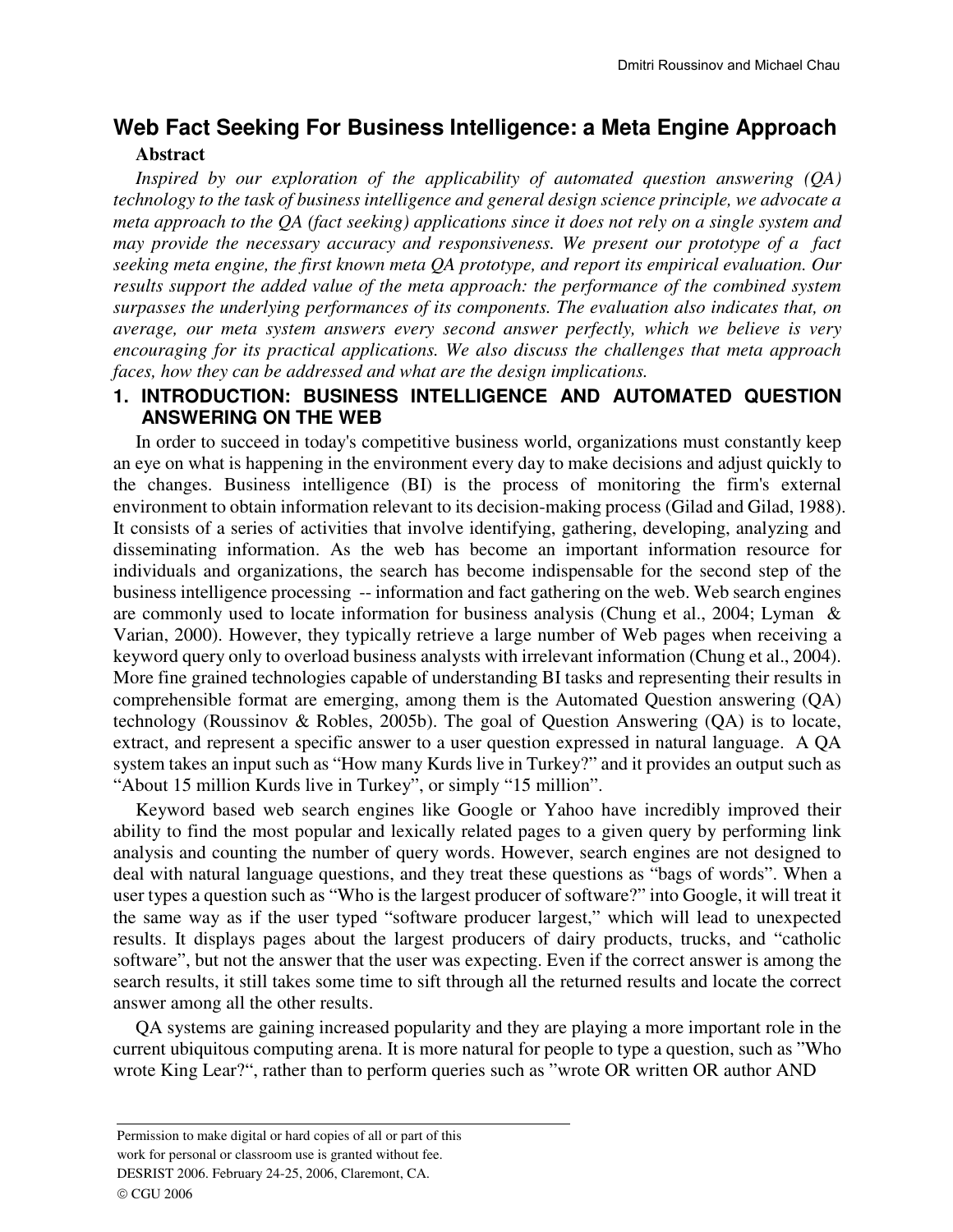King Lear". Precise, timely, and factual answers are especially important when the communication channel is limited. A growing number of Internet users are using mobile devices such as Internet enabled cell phones, which do not have the luxury of a large screen space. Military, first-responder, and security systems frequently put their users under such time constraints that every additional second that is spent browsing through search results may put human lives at risk. Finally, visually impaired computer users, who are currently under-served, simply cannot enjoy the vast quantity of information that is available on the Web, since they cannot glance through the pages of snippets that are returned by search engines. The available reader software and refreshable Braille screens do not offer enough bandwidth.

The enabling technologies (Automated Question Answering and Natural Language Processing), have made big strides in recent years. Many systems capable of answering questions expressed in a natural language have been introduced and made available online. For example, AskJeeves, a public company that positions itself as the pioneer of Web Question Answering, was recently acquired by IAC/InterActiveCorp for \$1.9 billion (Claburn, 2005), a price comparable even with the total stock value of Google. The interest in both companies is not surprising considering that the online advertising market is positioned to exceed the television industry (The Economist, 2005). Currently Google and Yahoo rival the combined prime-time ad revenues of America's three big television networks, ABC, CBS and NBC.

In the next section, we review the state of the art technology involved in the online fact seeking (question asnwering) to demonstrate that it has matured enough to become an attractive investment opportunity and subject of interest to not only computational linguists but also information systems practitioners. We also present our observations from the surveys and interviews that we conducted with business IT professional with respect to their expectations and awareness of fact-seeking/question-answering technological capabilities. By following the example of meta search engines on the Web (Selberg & Etzioni, 1995)*, we advocate combining several fact seeking engines into a single "Meta" approach,* which is elaborated in the section four*.* We discuss the benefits of the Meta approach, the challenges that it faces and the design implications. Finally, we present the prototype that we have developed to illustrate our suggested approach and its empirical evaluation.

## **2. AUTOMATED WEB QUESTION ANSWERING: TECHNOLOGY REVIEW**

The National Institute of Standards and Technology (NIST) has been organizing the annual Text Retrieval Conference (TREC) since 1992, in which researchers and commercial companies compete in such tasks as document retrieval and filtering. The performance of each research team at the competition had significant impact on the government funding of their research efforts. For the last few years, the conference and the funding agencies' priorities have shifted to novel applications, such as question answering, novelty and topic detection, summarization, and interactive Web searching. The participating systems have to identify exact answers to so-called *factual* questions (or *factoids*), such as *who, when, where, what*, etc., list questions (*What companies manufacture rod hockey games?*) and definitions (*What is bulimia?*). In order to answer such questions, a typical system would: (a) transform the user query into a form it can use to search for relevant documents, (b) identify the relevant passages within the retrieved documents that may provide the answer to the question, and (c) identify the most promising candidate answers from the relevant passages. Most of TREC QA systems are designed based on techniques from natural language processing (NLP), information retrieval (IR) and computational linguistics (CL). For example, Falcon (Harabagiu et al., 2000), one of the most successful systems, is based on a pre-built hierarchy of dozens of semantic types of expected answers (*person, place, profession,*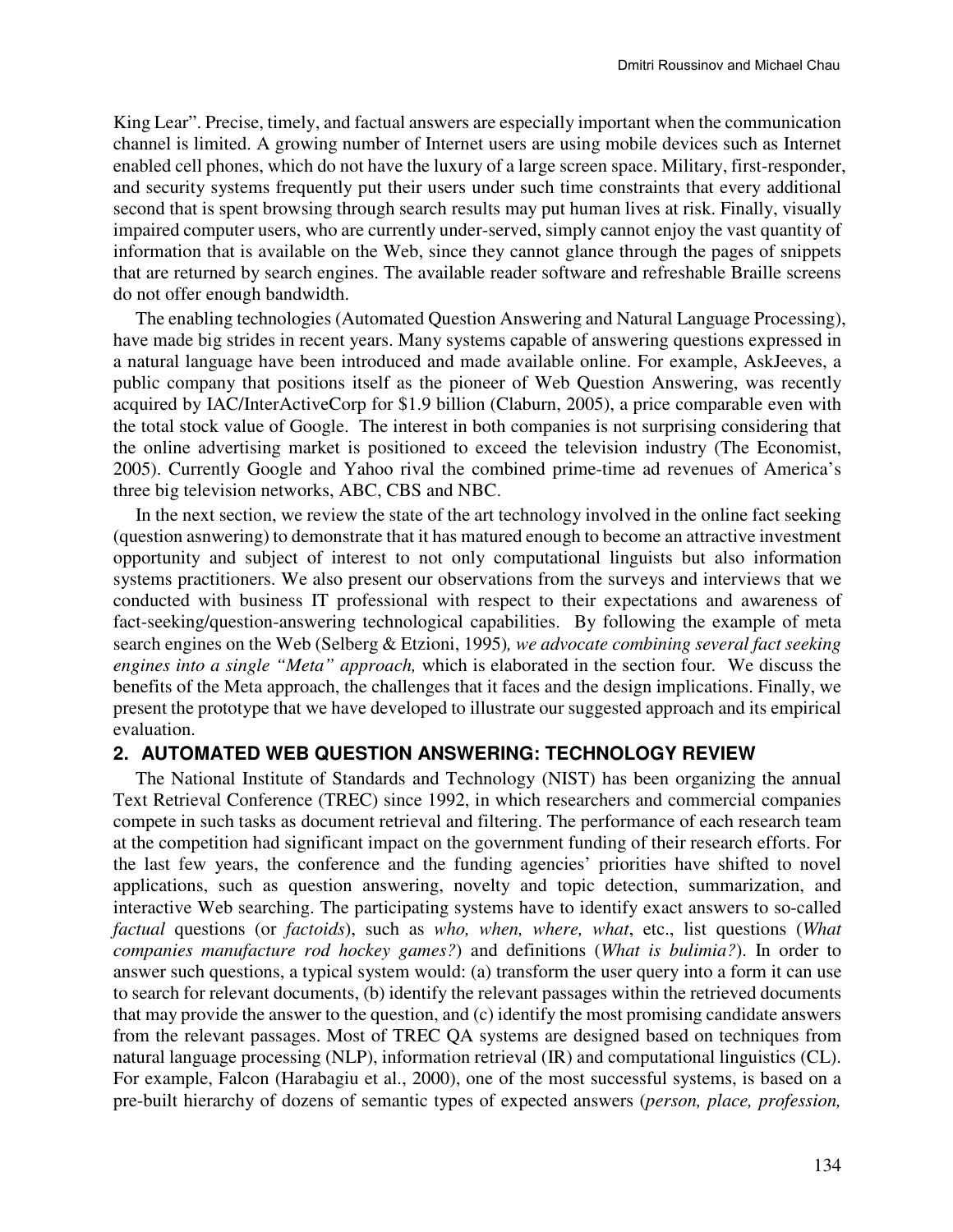*date, etc.*), complete syntactic parsing of all potential answer sources, and automated theorem proving to validate the answers.

In contrast to the NLP-based approaches that rely on laboriously created linguistic resources, "shallow" approaches that use only simple pattern matching have been recently successfully tried, e.g. the system from InsightSoft (Soubbotin & Soubbotin, 2002) won the 1st place in 2002 and the 2nd place in 2001 TREC competitions. However, none of the best performing systems is publicly available for independent evaluation or for inclusion in a research prototype.

There are several important distinctions between QA from a fixed corpus (also called *close domain*, such as in a TREC competition) and QA from the entire Web, which is typically referred to as *open corpus* or *open domain QA*:

1) Typically, the Web has a much larger variation in answers that can be stated. This allows the Web QA fact seeking systems to look for the most explicit answers, making the task more robust at times.

2) The users of the Web fact seeking engines do not necessary need the answers extracted precisely. In fact, we personally observed from the interaction with practitioners, that they prefer to read with the context to verify that the source is credible.

3) Web fact seeking engines need to be quick, while TREC competition does not impose any real time constraints. This places an emphasis on the simple and computationally efficient algorithms and implementations, such as simple pattern matching vs. "deep" linguistic analysis.

Those differences shape the design decision while porting and adapting existing QA techniques to the much larger context of the World Wide Web – the efforts of which there are numerous examples. AskJeeves (www.ask.com), a public company positions itself as the pioneer of Web QA. However their knowledge sources are limited to a small set of specially created databases (e.g. geographical locations). When answers are not found there, AskJeeves reroutes the question as a simple keyword query to a general purpose search engine (Teoma, http://www.teoma.com/). A relatively complete, general-purpose, web-based QA system, called NSIR, was presented in (Radev et al., 2002; Radev et al., 2005). Dumais et al. (2002) presented another open-domain Web QA system that applies simple combinatorial permutations of words (so called "re-writes") to the snippets returned by Google and a set of 15 handcrafted semantic filters to verify seven possible categories to achieve striking accuracy. Their work followed the work by other researchers on using the inherent redundancy on the Web (Clarke et al., 2001).

The prototypes based on Web fact seeking technologies have been demonstrated to surpass human performance in answering trivia questions (Lam et al., 2003) and solving crossword puzzles (Castellani, 2004). Roussinov and Robles (2005b) first studied how and automated open domain (Web) question answering can help Business intelligence tasks and also locating malevolent online content for cyber security applications (Roussinov & Robles, 2005a). Their prototype has been featured in Information Week (Claburn, 2005) as one of the promising directions in the "Web Search of Tomorrow."

#### **3. QUESTION ANSWERING AND BUSINESS INTELLIGENCE NEEDS**

This section reports our experience with business practitioners while exploring possible applications of Web QA technology. The experience has contributed to the motivation and the designed decisions behind our meta approach proposed in the subsequent sections.

We were specifically curious to find out what questions may be asked in a typical business environment, especially while performing business intelligence tasks. We distributed a set of 100 questions to each of 16 students in an MBA class. The students had at least 2 years of experience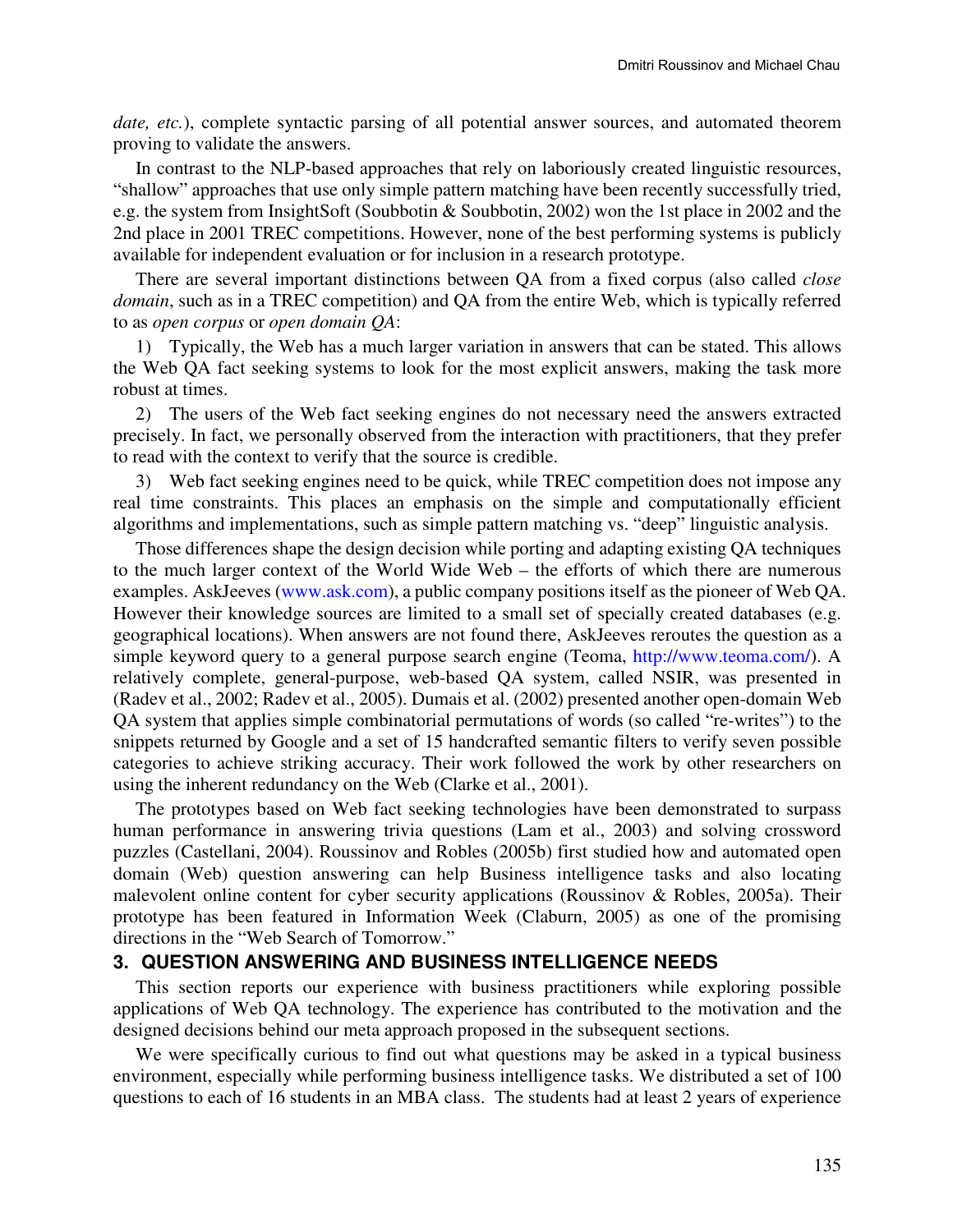of being employed in typically managerial or other leadership positions. The set of questions was obtained from random drawing from the TREC questions in years up to 2005 and from the Excite set. (Radev et al., 2002). Although the exact process of building TREC test sets is not specified, it is known that most of them came from real web search logs. All of the Excite set questions are from real search sessions as well and cover broad range of types and topics, e.g. from investment to entertainment. We asked the participants to select 5-10 that may be representative of business information needs based on their personal experience.

The survey was followed by several interviews with those students who volunteered. During the interviews we informally asked open ended questions about the subject experience with business intelligence and possible needs and the expectations from the QA technology. We also asked to comment on the question selections mostly to verify that the subjects interpreted their task correctly. We subsequently analyzed the set of selected questions (107 total) and our interview notes. So far, we can only informally report the following observations: 1) The proportion of factoid questions (43 out of 107) was lower than in the original distributed set, which indicates less interest to factoid questions than they are represented in TREC sets. 2) "How to" types of questions (e.g. *How do I get rid of spam mail?*) were also more popular than in the original set. The follow up interviews also indicated interest in those types of questions. However, the interviewees expressed doubts whether the technology can provide the answer in the format preferred by them: a step-by-step set of instructions on how to accomplish the task. Indeed, the only prototype that is known to support this type, although in a limited form, is the one from Roussinov and Robles (2005a). 3) List questions (E.g. *Rotary engines were manufactured by which company?*) were extremely popular (19 out of 108), which was also confirmed by the follow up interviews. This may be explained by the already known difficulty of humans to come up with comprehensive lists (perfect recall), that is why the technology is expected to come to the rescue. Although the list questions are used in TREC, they are not supported by online engines. 4) "How much" questions were also fairly represented (4 total), which is not surprising in a business "bottom-line" oriented environment. 5) Definition questions were less popular than in the original set. The interviewees explained it by the fact that the definitional questions can be easier answered by entering keywords to Google, rather than trying to solve the problem as a QA task. 6) The questions about When/Where somebody was born, When/Where/How some famous person died and how old He/She was at the time, widely represented in the recent TREC sets, were not selected at all, which indicates that they would not be asked in a typical business environment.

The important conclusion drawn from our interviews was that the trustworthiness of the source that provides the answer is very important. As one interviewee said "People tend to think that all that is coming from the web is true, but that is not the case." The implication of this observation to QA designers is that the attributes of the source (e.g. URL) should be also visible in the interface along with the context (snippet) in which the answer was found.

#### **4. META QA APPROACH: BENEFITS AND CHALLENGES**

#### **4.1. Building a Case for Meta Approach**

The Natural Language Processing (NLP) task, which is behind QA technology, is known to be Artificial Intelligence (AI) complete: it requires the computers to be as intelligent as people, to understand the deep semantics of human communication, and to be capable of common sense reasoning. As a result, different systems have different capabilities. They vary in the range of tasks that they support, the types of questions they can handle, and the ways in which they present the answers. While looking for answers, users have to switch between several systems, and start their search all over again each time. The beginners can easily get disoriented. They do not have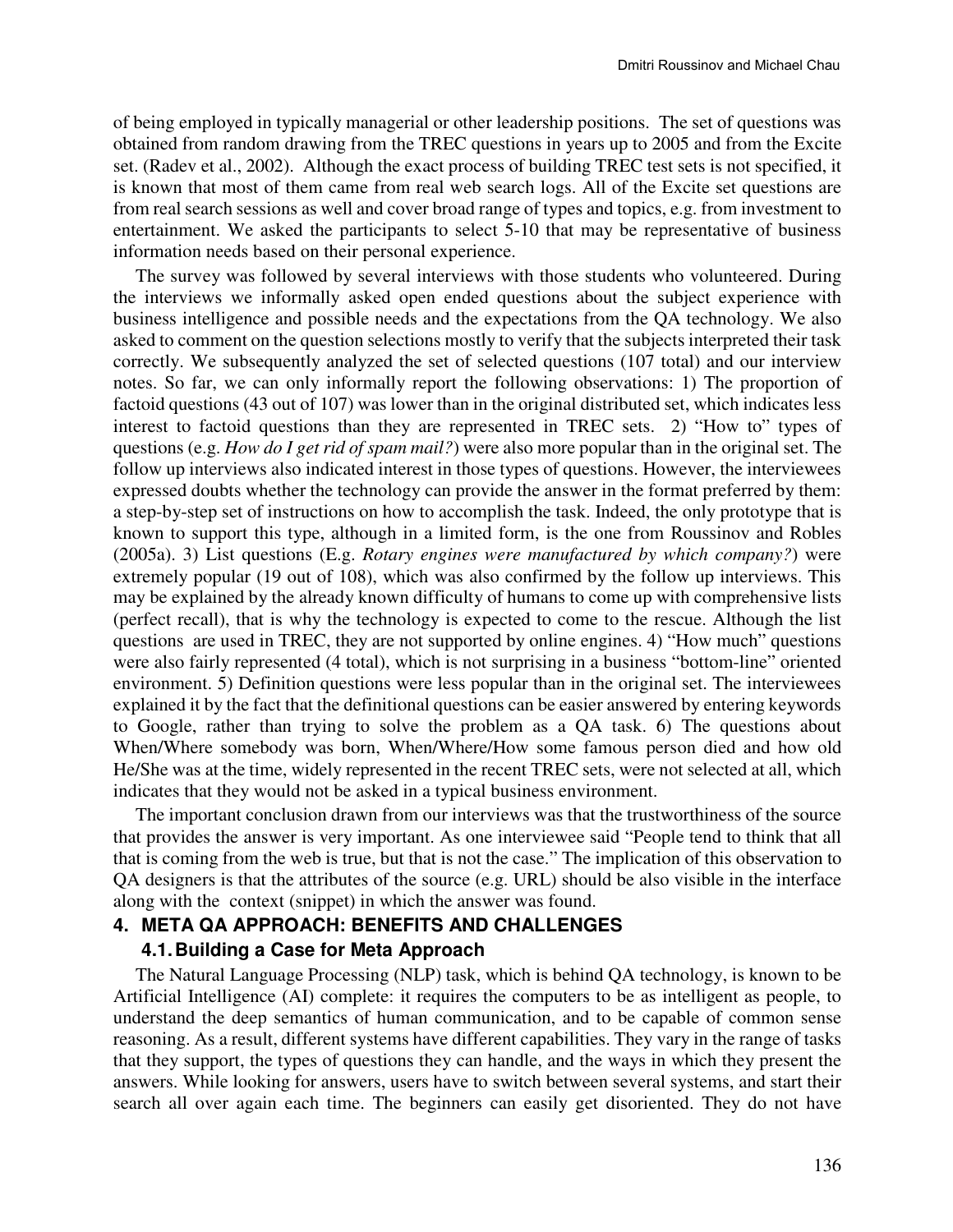adequate knowledge to realize with what system to begin for each specific task and where to go if the system fails.

By following the example of meta search engines on the Web (Selberg & Etzioni, 1995)*, we advocate combining several fact seeking engines into a single "Meta" approach.* Meta search engines (sometimes called metacrawlers) can take one a query consisting of keywords (e.g. "*Rotary engines*") and sends then to several portals (e.g. Google, MSN, etc.), then combine the results. This allows them to provide better coverage and specialization. The examples are MetaCrawler (Selberg & Etzioni, 1995), 37.com (www.37.com), and Dogpile (www.dogpile.com). Although, the keyword based meta search engines have been suggested and explored in the past, we are not aware of the similar approach tried for the task of question answering (fact seeking), which we pursue in this paper.

The practical benefits of the meta approach are justified by general considerations and the design science: eliminating "weakest link" dependency. *It does not rely on a single system which may fail or may simply not be designed for a specific type of tasks (questions).* The meta approach promises *higher coverage and recall of the correct answers* since different QA engines may cover different databases or different parts of the Web. In addition, the Meta approach *can reduce subjectivity* by querying several engines; like in the real-world, one can gather the views from several people in order to make the answers more accurate and objective. The speed provided by several systems queried in parallel can also significantly exceed those obtained by working with only one system, since their responsiveness may vary with the task and network traffic conditions. In addition, the meta approach fits nicely into a becoming-popular Web services model, where each service (QA engine) is independently developed and maintained and the meta engine integrates them together, while still being organizationally independent from them. Since each engine may be provided by a commercial company interested in increasing their advertising revenue or a research group showcasing their cutting edge technology, the *competition mechanism will also ensure quality and diversity* among the services. Finally, a meta engine can be *customized*  for a particular portal such as those supporting business intelligence, education, serving visually impaired or mobile phone users.



**Figure 1. Example of START output. Figure 2. Example of Brainboost output.**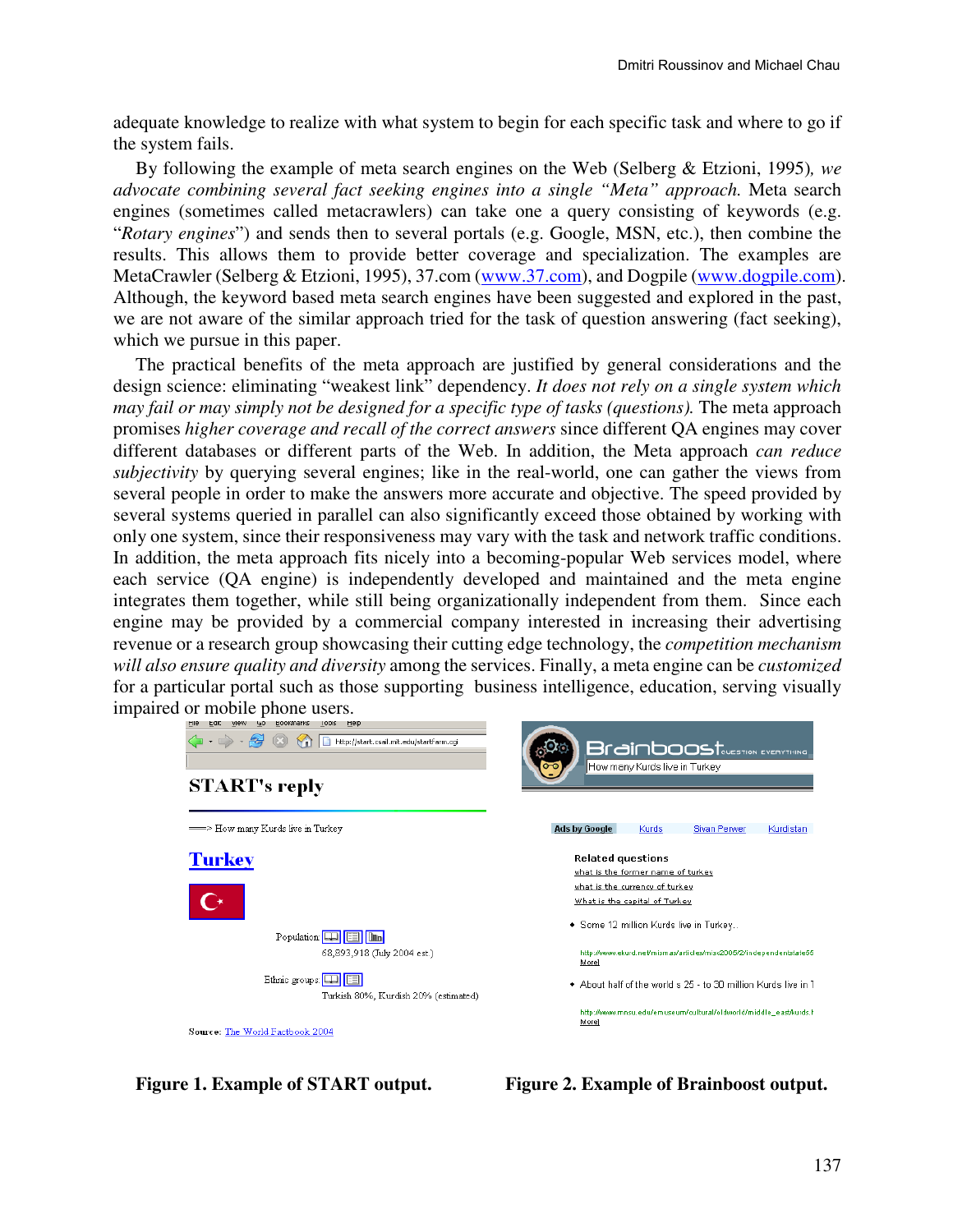# **4.2. Meta Approach Defined**

We define *a fact seeking meta engine* as the system that can combine, analyze, and represent the answers that are obtained from several underlying systems (called *answer services* throughout our paper). At least some of these underlying services (systems) have to be capable of providing *candidate answers* to some types of questions asked in a natural language form, otherwise the overall architecture would not be any different from a single fact seeking engine which are typically based on a commercial keyword search engines, e.g. Google. The technology behind each of the answer services can be as complex as deep semantic NLP or as simple as shallow pattern matching.

## **4.3. Challenges Faced and Addressed**

Combing multiple fact seeking engines also faces several challenges. First, *the output formats of them may differ*: some engines produce exact answer (START, NSIR), some other present a sentence or entire snippet (several sentences) similar to web search engines, as shown on figures 1-4. Table 1 (below) summarizes those differences and other capabilities for the popular fact seeking engines. Second, *the accuracy of responses may differ* overall and have even higher variability depending on a specific type of a question. And finally, we have to *deal with multiple answers*, thus removing duplicates, and resolving answer variations is necessary. The issues with merging search results from multiple engines have been already explored by MetaCrawler (Selberg & Etzioni, 1995) and fusion studies in information retrieval [A2] (e.g. Vogt & Cottrell, 1999) but only in the context or merging lists of retrieved text documents. We argue that *the task of fusing multiple short answers, which may potentially conflict or confirm each other, is fundamentally different and poses a new challenge for the systems researchers*. For example, some answer services (components) may be very precise (e.g. START), but cover only a small proportion of questions. They need to be backed up by may be less precise services that have higher coverage (e.g. AskJeeves). However, backing up may easily result in diluting the answer set by spurious (wrong) answers. Thus, *there is a need for some kind of triangulation of the candidate answers provided by the different services or multiple candidate answers provided by the same service.* 

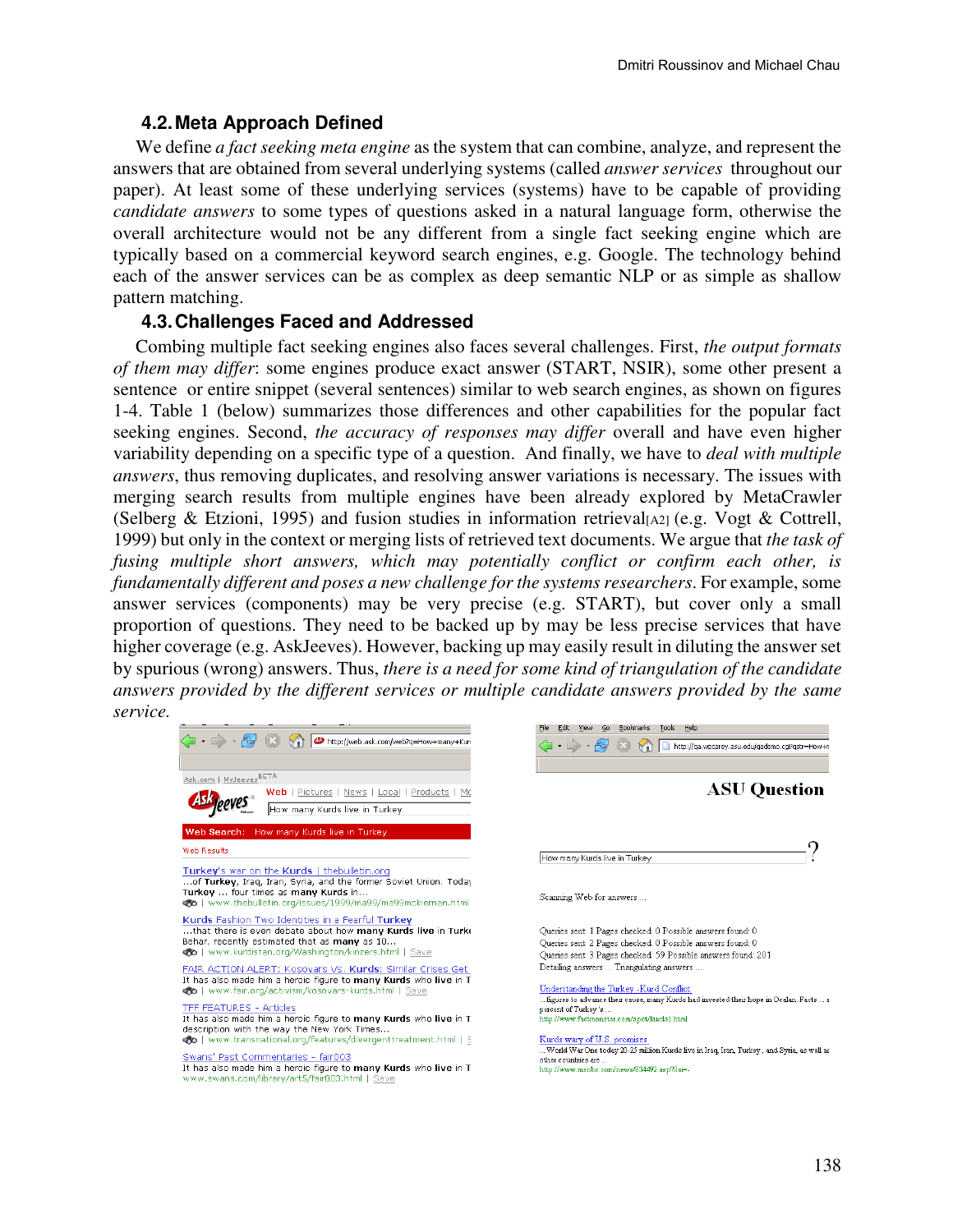### **Figure 3. Example of Ask Jeeves output. Figure 4. Example of ASU QA output.**

Triangulation, a term which is widely used in intelligence and journalism, stands for confirming or disconfirming facts, by using multiple sources. Roussinov and Robles (2004; 2005b) went one step further than using the frequency counts explored earlier by Dumais et al. (2002) and groups involved in TREC competitions. They explored a more fine-grained triangulation process which we also used in our prototype. Their algorithm can be demonstrated by the following intuitive example. Imagine that we have two candidate answers for the question *"What was the purpose of the Manhattan Project?":* 1) *"To develop a nuclear bomb"* 2) *"To create an atomic weapon".* These two answers support (triangulate) each other since they are semantically similar. However, a straightforward frequency count approach would not pick this similarity. The advantage of triangulation over simple frequency counting is that it is more powerful for less "factual" questions, such as those that may allow variations in the correct answers.

In order to enjoy the full power of triangulation with factoid questions (e.g. *Who is the CEO of IBM*?), the candidate answers have to be extracted from their sentences (e.g. *Samuel Palmesano*), so they can be more accurately compared with the other candidate answers (e.g. *Sam Palmesano*). That is why *the meta engine needs to possess answer understanding capabilities as well, including such crucial capability as question interpretation and semantic verification of the candidate answers* to check that they belong to a desired category (*person* in the example above).

Even if the answer is triangulated by the system as reliable (high probability of being correct), there is still a task of convincing the user that it is the case. The current systems typically approach the issue by representing the answer within its context (search engine snippet, sentence, or a longer passage). When dealing with meta engines and possibly large number of identical answers, one research question that still remains an open problem is *how to select the most convincing answer, among those positively triangulated*?

And finally, as has been discussed in "meta crawlers" applications, as the traffic through a meta prototype increases, there may be a need to obtain permission from the commercial portals used as answer services in order to ensure that the advertisement revenue is not "stolen". This is typically accomplished by preserving all the advertising links.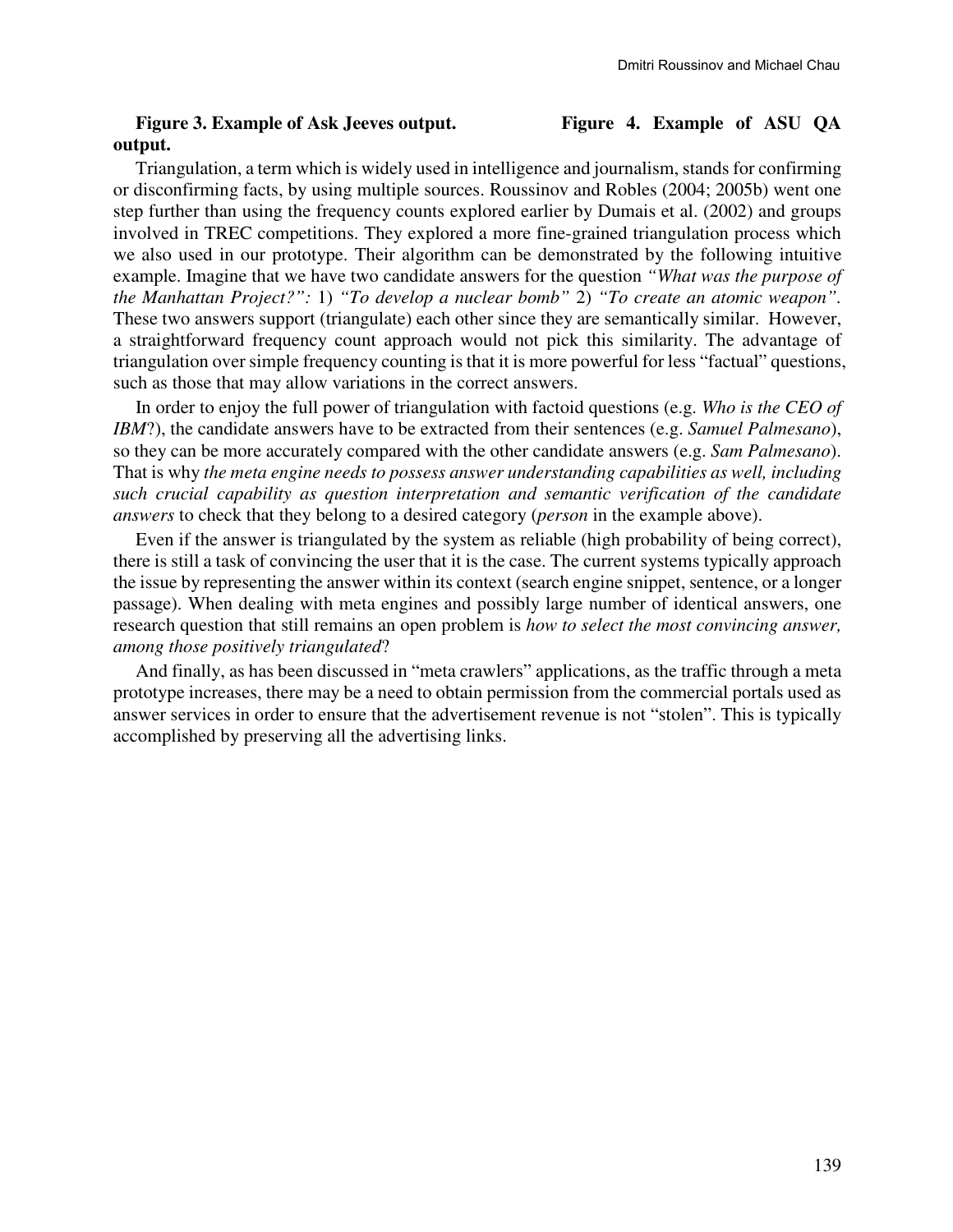

**Figure 5. The Meta approach to fact seeking.** 

# **5. FACT SEEKING ENGINE META PROTOTYPE: UNDERLYING TECHNOLOOGIES AND ARCHITECTURE**

In the first version of our prototype, we have included several freely available demonstrational prototypes and popular commercial engines that have some QA (fact seeking) capabilities, specifically START, AskJeeves, BrainBoost and ASU QA (Table 1, Figures 1-4). We also added Wikipedia to the list. Although it does not have QA capabilities, it provides good quality factual information on a variety of topics, which adds power to our triangulation mechanism. Google was not used directly as a service because BrainBoost and ASU QA are already using it among the other major keyword search engines. The meta-search part of our system was based on the MetaSpider architecture (Chau et al., 2001; Chen et al., 2001). Multi-threads are launched to submit the query to fetch the candidate answers from each service. After these results are obtained, the system performs answer extraction, triangulation and semantic verification of the results, based on the algorithms from Roussinov and Robles (2004). Figure 5 summarizes the overall process.

# **6. EMPIRICAL EVALUATION**

In this section, we report the evaluation of the suggested Meta QA approach. We hypothesize that *the answers obtained by combining search results from different services is better than using a single engine* assuming that the challenges mentioned in the previous sections have been adequately addressed. We used the set of 200 test questions and regular expression answer keys from the Question-Answering Track of the TREC 2004 conference (Voorhees and Buckland, 2004). Although various metrics have been explored in the past, we used mean reciprocal rank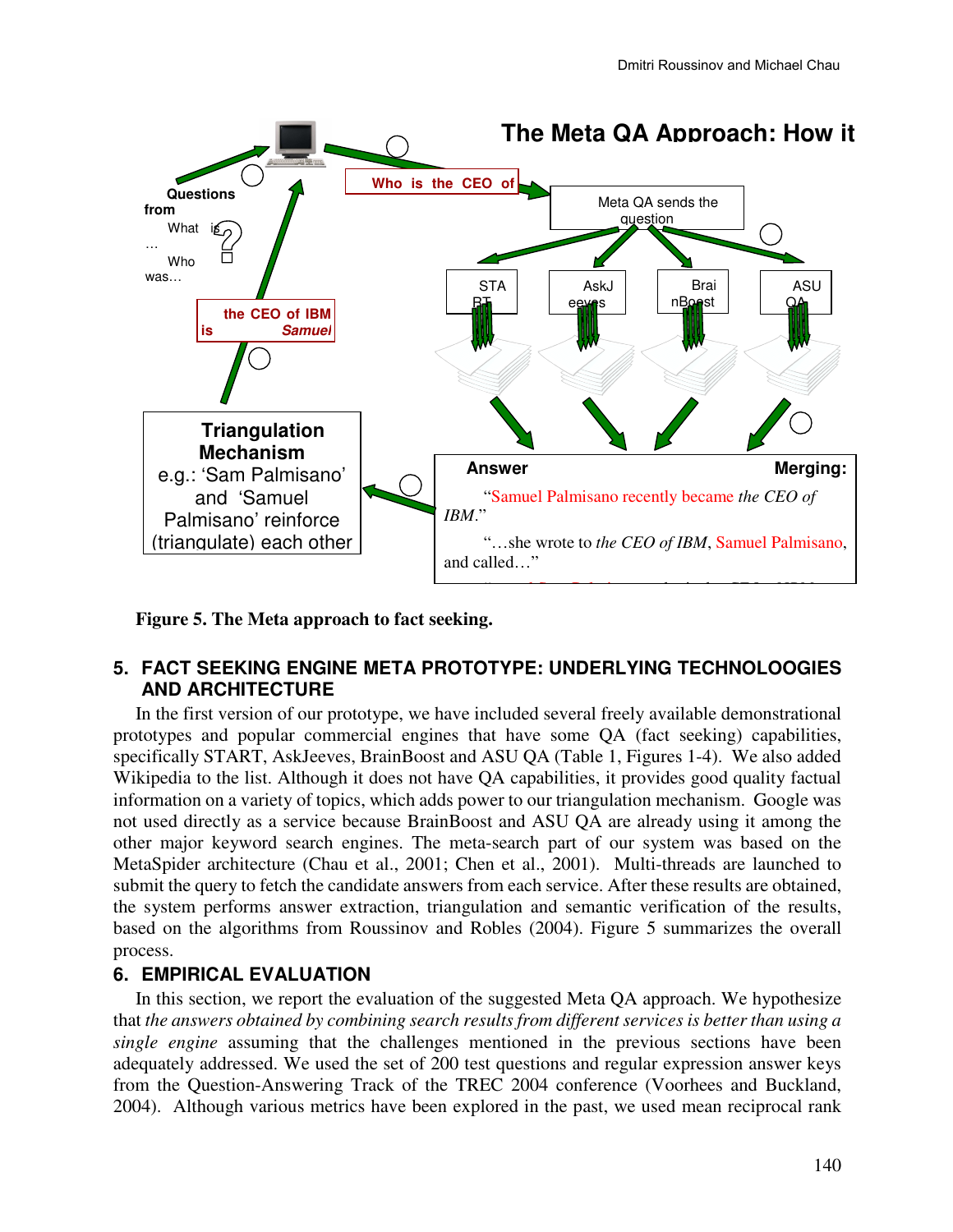(MRR) of the first correct answer as in the TREC-s 2001, 2002 and in Dumais et al. (2002). This metric assigns a score of 1 to the question if the first answer is correct. If only the second answer is correct, the score is ½, the third correct results in 1/3, etc. The drawback of this metric is that it is not the most sensitive since it only considers the first correct answer, ignoring what follows. However, it is still more sensitive than the TREC 2004 and 2005 metrics that only look at the first answer. We did not use the "degree of support" of the answer within the document as part of the metric due to its known difficulty (Lin, 2005), and thus only checked if the answer is correct, which is sometimes called "lenient" evaluation, to which the concerns of Lin et al. do not apply. Table 1 shows the result of the evaluation of the meta system and each service separately.

| <b>Fact Seeking</b><br><b>Service</b> | Web address                       | Output<br>Format                   | <b>Organization/System</b> | <b>Performance</b><br>in our evaluation<br>(MRR) |
|---------------------------------------|-----------------------------------|------------------------------------|----------------------------|--------------------------------------------------|
| <b>START</b>                          | start.csail.mit.edu               | Single answer<br>sentence          | <b>Research Prototype</b>  | $0.049**$                                        |
| <b>AskJeeves</b>                      | www.ask.com                       | Up to $200$<br>ordered snippets    | Commercial                 | $0.397**$                                        |
| <b>BrainBoost</b>                     | www.brainboost.com                | Up to $4$<br>snippets              | Commercial                 | $0.409*$                                         |
| ASU QA                                | qa.wpcarey.asu.edu                | Up to $20$<br>ordered<br>sentences | Research Prototype         | $0.337**$                                        |
| Wikipedia                             | en.wikipedia.org                  | Narrative                          | Non profit                 | $0.194**$                                        |
| <b>Meta QA</b>                        | <b>Hidden for blind</b><br>review | <b>Precise</b><br>answer           | <b>Research Prototype</b>  | 0.435                                            |

## **Table 1. The fact seeking services involved, their characteristics and performances in the evaluation. \* and \*\* indicate 0.1 and .05 levels of statistical significance of the difference from the best accordingly.**

The results illustrate our hypothesis originating in the general design science considerations that using multiple QA services combined by a single meta approach is more effective than using a single service. All the differences are statistically significant at the .05 level with the exception of when BrainBoost was the only QA service used, which we believe was a limitation of our relatively small sample used in this study. The next section discusses what are the other possible limitations and how they can be addressed in future studies along with our conclusions.

# **7. CONCLUSION, LIMITATIONS AND FUTURE RESEARCH**

Building on general design science principles, we have developed the case for meta question answering (fact seeking) system. We designed and implemented a first prototype of this kind and performed its empirical evaluation, which indicated that the overall performance is higher than each of the underlying services (components). The numerical evaluation of the performance is also quite encouraging overall: The obtained Mean Reciprocal Answer (MRR) can be "roughly" interpreted that, on average, the correct answer was approximately the second answer presented by the system. This indicates a promise of the meta QA technology for web searching and other applications where precise answers are extremely desirable, e.g. when the user does not have the luxury of large screens, which is the case with modern mobile devices, voice interfaces or the interfaces for the visually impaired people. Another example is when user time is extremely valuable as it is in a crisis management scenario, when the user can not afford to spend time to "google" out the answers using keywords and perusing through the search results. This finding corroborates with the findings in more general domain of web searching, in which meta-approach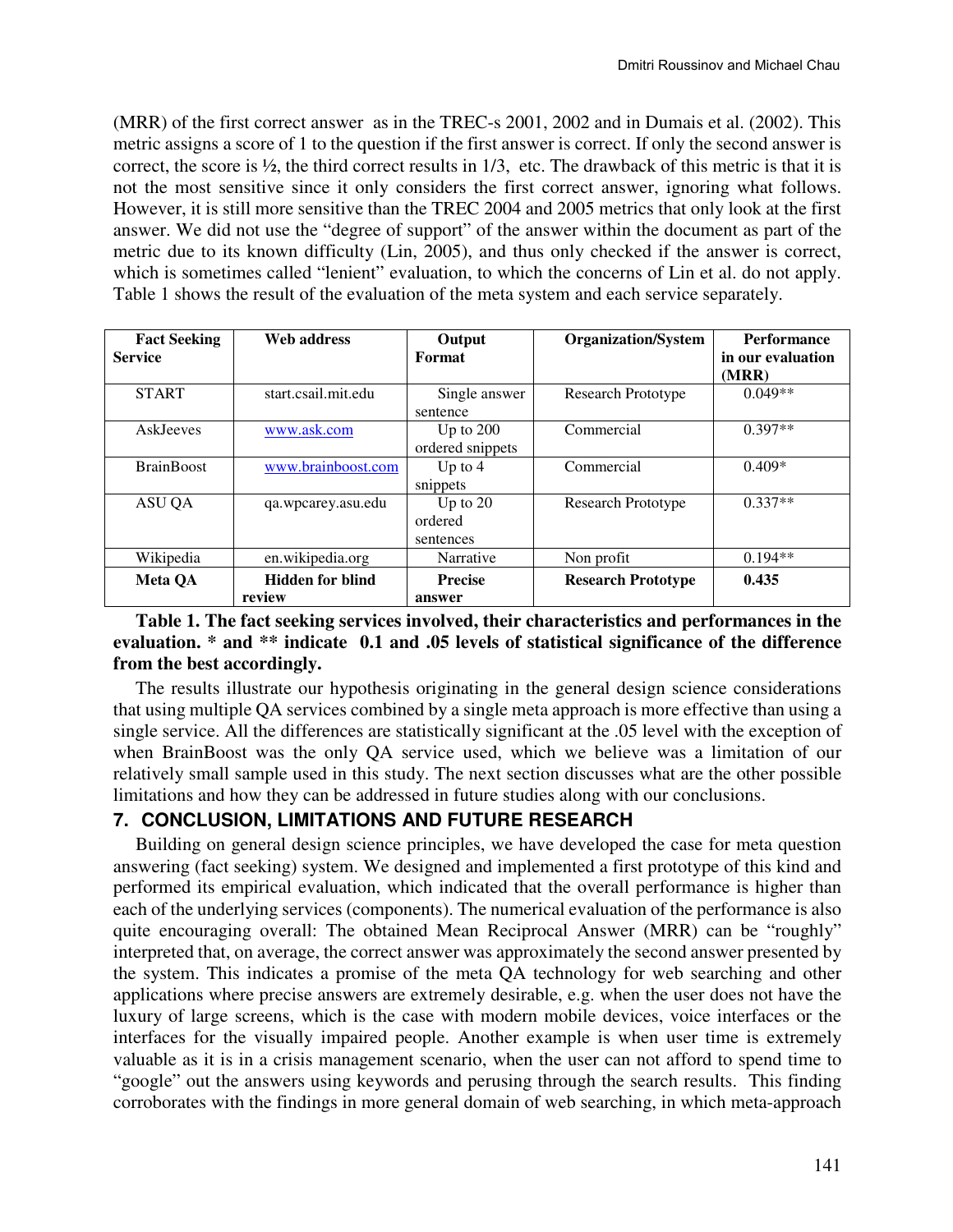results in better coverage than each individual search engine. In the future, we are planning to resolve the limitation of the relatively small data set to allow us to do more fine-tuned evaluation of various algorithmic decisions and parameters. We are also planning to involve additional metrics and perform a controlled experiment.

## **REFERENCES**

Castellani, F. (2004). Program Cracks Crosswords. *Nature*, 10/04/04.

- Chau, M., Chen, H., and Zeng, D. (2001). Personalized Spiders for Web Search and Analysis. *Proceedings of the 1st Joint Conference on Digital Libraries*, Roanoke, Virginia, June 2001, pp. 79-87.
- Chen, H., Fan, H., Chau, M. and Zeng, D. (2001). MetaSpider: Meta-searching and Categorization on the Web. *Journal of the American Society for Information and Science and Technology*, 52(13), 1134-1147.
- Chung, W., Chen, H., and Nunamaker, J. (2004). A Visual Knowledge Map Framework for the Discovery of Business Intelligence on the Web," *Journal of Management Information Systems*, forthcoming, 2004.
- Claburn, T., Search For Tomorrow. (2005). Information Week, March 28, 2005, http://www.informationweek.com/story/showArticle.jhtml?articleID=159905922
- Clarke, C., Gormack, G., and Lyman, T. (2001). Exploiting redundancy in question answering. *In proceedings of the 24th Annual International ACM SGIR Conference on Research and development in information retrieval* , pp. 358-365.
- Dumais, S., Banko, M., Brill, E., Lin, J., and Ng, A. (2002). Web Question Answering: Is More Always Better? *Proceedings of the 25th annual international ACM SIGIR conference on Research and development in information retrieval*, Tampere, Finland, August 11-15.
- Gilad, B. and Gilad, T. (1988). The Business Intelligence System. New York: AMACOM.
- Harabagiu, S., Moldovan, D., Pasca, M., Mihalcea, R., Surdeanu, M., Bunescu, R., Girju, R., Rus, V., and Morarescu, P. (2000). Falcon: Boosting knowledge for answer engines. In *NIST Special Publication 500-249: The Ninth Text REtrieval Conference (TREC 9)*, pages 479–488, Gaithersburg, Maryland, November 13-16.
- Lam, S., Pennock, D., Cosley, D., Lawrence, S. (2003 ). 1 Billion Pages = 1 Million Dollars? Mining the Web to Play Who Wants to be a Millionaire? *Proceedings of the 19th Annual Conference on Uncertainty in Artificial Intelligence (UAI-03)*, pp. 337-345, 2003.
- Lin, J. (2005). Evaluation of Resources for Question Answering Evaluation. *Proceedings of ACM Conference on Research and development in information retrieval***,** 2005.
- Lyman, P., and Varian, H.R. (2000). How Much Information, 2000. Retrieved from http://www.sims.berkeley.edu/how-much-info on 11/4/2004.
- Radev, D. R., Qi, H., Zheng, Z., Blair-Goldensohn, S., Zhang, Z., Fan, W., and Prager, J. (2002). Mining the web for answers to natural language questions. In the *Proceedings of ACM CIKM 2001: Tenth International Conference on Information and Knowledge Management*, Atlanta, GA, November 5-10.
- Radev, D., Fan, W., Qi, H., Wu, H., and Grewal, A., (2005). Probabilistic question answering on the web, *Journal of the American Society for Information Science and Technology, 56(3)*.
- Roussinov, D., & Robles, J. (2004). Web Question Answering: Technology and Business Applications. *Proceedings of the American Conference on Information Systems, 2004*.
- Roussinov, D., and Robles-Flores, J.A. (2005b). Web Question Answering: Technology and